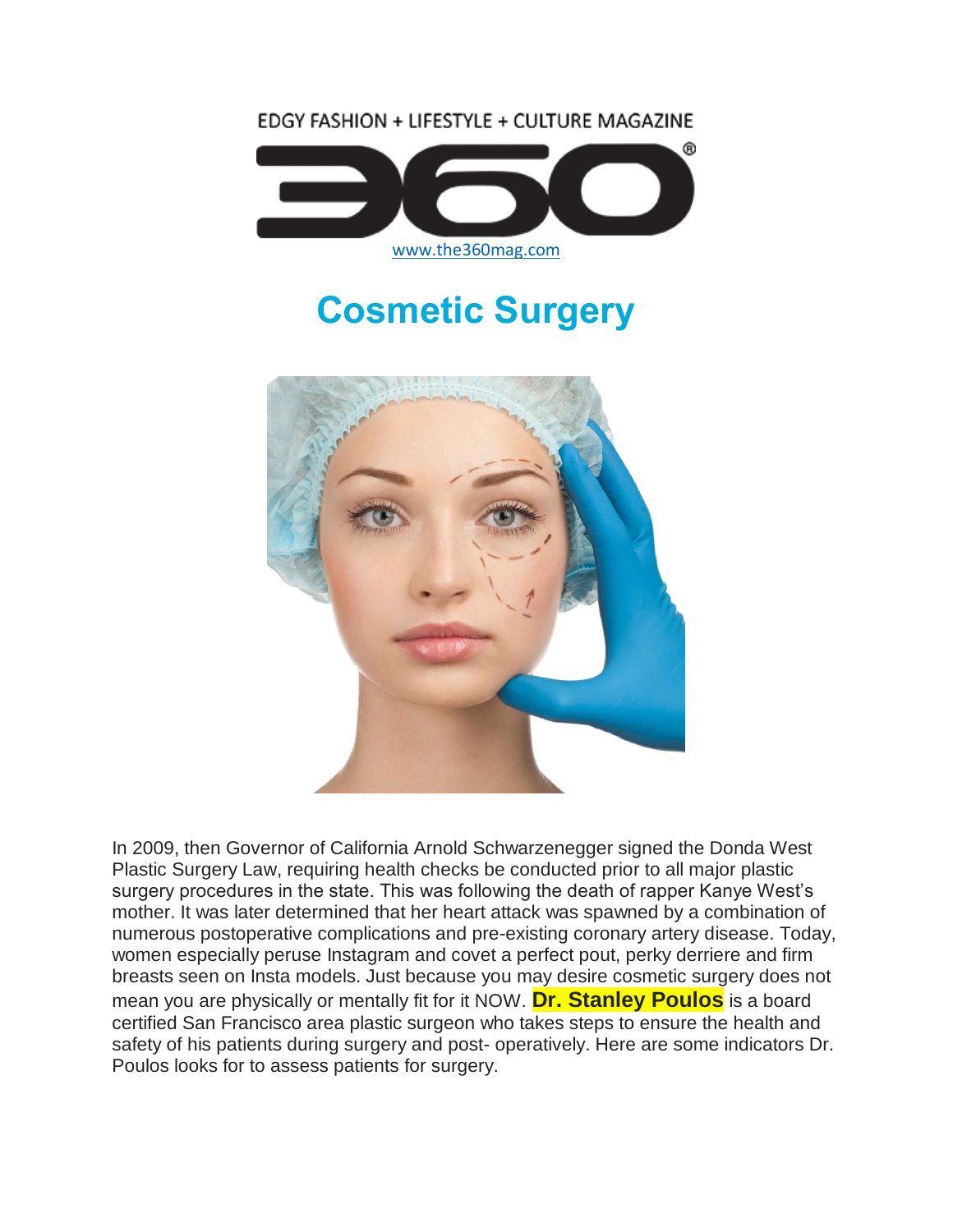Dr. Poulos stresses that it is essential for a surgeon to take a good medical history and exam of the patient. Current and past illnesses, especially cardiac or pulmonary problems, surgeries, and medications should all be discussed. Lab tests may be required on a case by case basis depending on patient history and planned procedures.

# **Urinalysis**

When it comes to preparation for a plastic or cosmetic surgery procedure, a urinalysis can inform the doctor if you have certain types of infections, like a urinary tract (UTI), bladder, or kidney infection. Urine tests are also effective in detecting high blood pressure and diabetes.

# **Blood Count Test**

Also known as a complete blood count (CBC), this blood test literally counts your blood. It takes note of the number of red blood cells, white blood cells, and platelets. This tells physicians if you're anemic (red blood cell deficiency) or have a blood clotting disorder like hemophilia. CBC tests also detect infectious bloodborne diseases like HIV or hepatitis.

# **Heart function**

# **Electrocardiogram (ECG or EKG)**

Essentially, the ECG is a medical test that tells if your heart is in good condition through detecting any heart abnormalities by measuring the electrical activity of the heart when it contracts. Cosmetic surgery basically causes tremendous stress on the body, with the heart being one of the most important organs when it comes to stress response. That is why it is crucial for the doctor to assess whether your heart can endure the trauma during the operation.

# **Chest X-Ray**

The Chest X-Ray is also one of the tests that may be required for your procedure. This is usually carried out to check the condition of your lungs and see whether you have breathing difficulties when you are put in anesthesia. This test is especially requested if you are a smoker or have a history of smoking. Signs of pneumonia or any breathing disorder may result to the postponement or cancellation of your surgery.

# **Smoking Use and History**

# **Mixing nicotine with plastic surgery can result in problems:**

Loss of cheek skin, nipples or tummy skin after a facelift, breast lift, breast reduction, or tummy tuck surgery

- **Infections**
- Death of fat cells (fat necrosis), causing hard lumps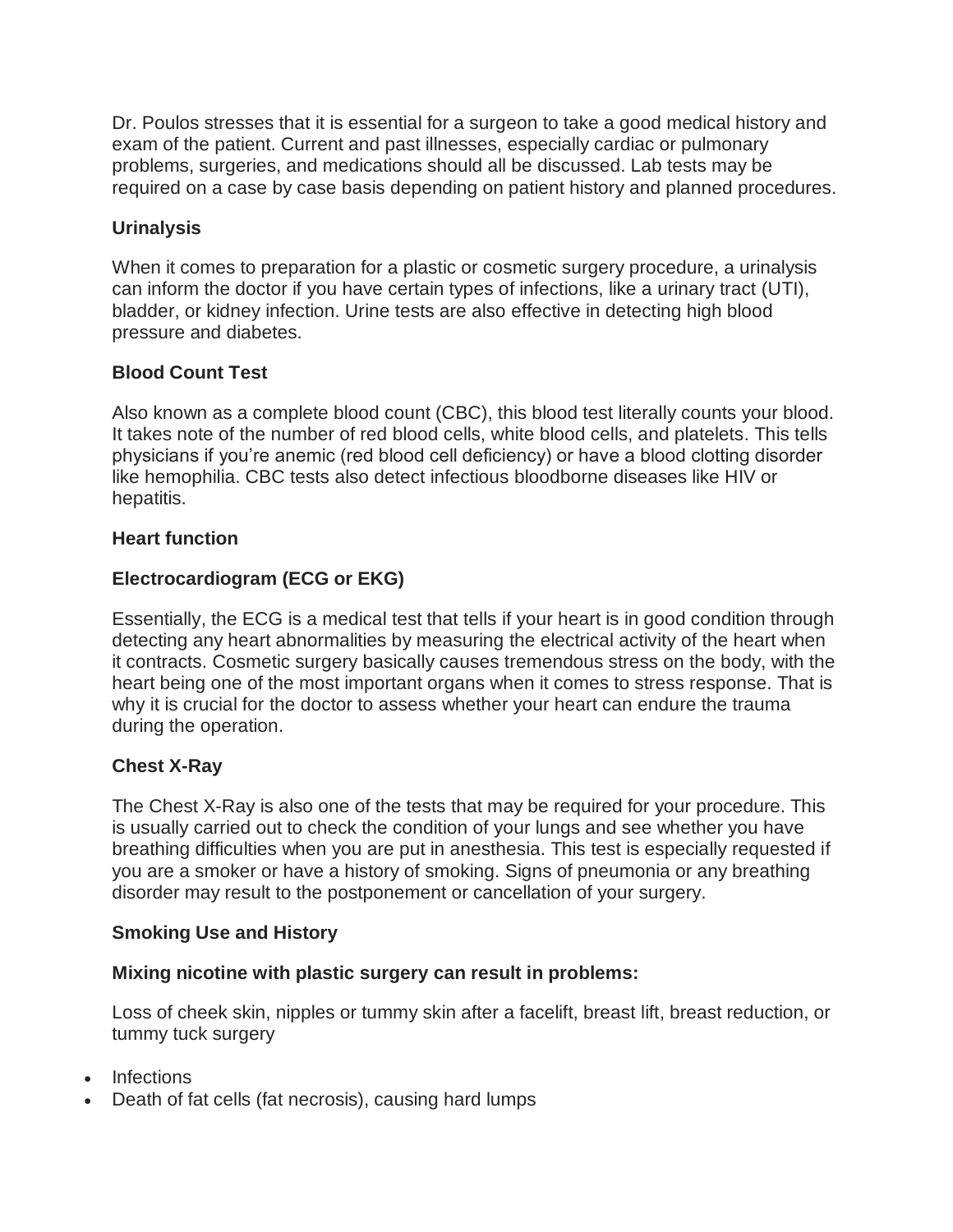- Delayed wound healing
- Thick, wide scars
- Blood clots, which can be fatal
- Increased pain
- Permanent small vessel damage adding risk even if you quit
- Loss of breast implants
- Life-threatening complications like stroke, heart attack, blood clots, and pneumonia.

#### **Mammogram**

The mammogram is typically required for women who want to get breast augmentation or breast lift done. This is to help detect signs of breast cancer.

#### **Psychological Screening**

Although there is no formal psych test to assess a patient's readiness and motives for cosmetic surgery, Dr. Poulos takes time with his patients to learn their reasons for desiring cosmetic change. Immediate red flags include, having surgery to try to keep a wayward spouse, an exaggerated concern over a minor problem, someone who seems addicted to cosmetic surgery, or a patient with body dysmorphic disorder. This syndrome is most appropriately treated by psychological treatment not surgical intervention.

#### **Alcohol Habits**

It is important not to drink alcohol before undergoing plastic surgery – or any type of surgery for that matter – as it can cause unforeseen complications and seriously impact final results and the way you heal. Alcohol, especially when consumed to excess, can dry out your skin, which can then result in cracks appearing. If you're having a plastic surgery procedure where skin is stretched (facelift, breast augmentation or abdominoplasty for example) then dry, cracked skin will make it harder for the surgeon to staple or stich the skin together, resulting in a less than optimum result and possibly scar.

# **Body Weight**

Sometimes patients will enter a plastic surgeon's office excited about a decision to finally move forward with breast or body contouring surgery, but then afterwards emerge having found out they are not currently a candidate because of excess body fat. This scenario is not only disappointing, but it can be an emotionally deflating and potentially embarrassing experience for patients. Dr. Poulos sympathizes with the emotional pain that such patients feel, and he wants to help them realize their goals. However, there are several specific reasons that your plastic surgeon might recommend weight loss prior to undergoing a procedure. In addition, the results that you can achieve are likely to be much better if your weight is in a better range. Consider an overweight woman who wants breast reduction surgery. Even when the breasts become smaller and more uplifted, it is extremely difficult for us to deal with the fullness lateral to the breasts (the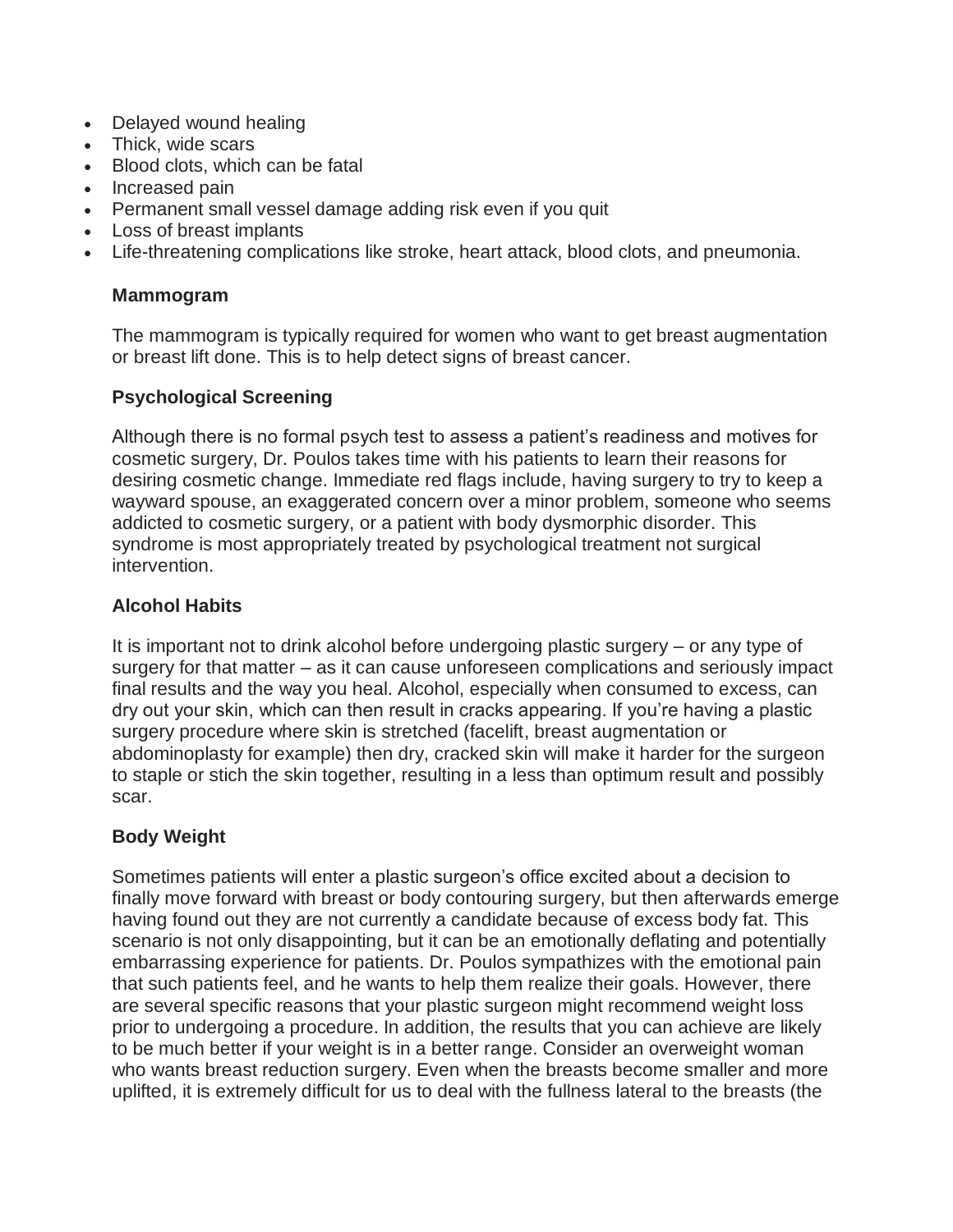"bra roll"), which significantly compromises the aesthetic result. In addition, it is much harder to get a beautiful transition between the breast and the abdomen due to the excess weight. On the other hand, let's consider the patient that is overweight and wants a tummy tuck or liposuction. In this instance, the surgeon will not be able to remove all the excess fat in these areas, as it is technically challenging and can look odd as it is out of proportion to the surrounding fatty deposits. Even large volume liposuction cannot fully solve this problem. Body contouring surgery is great for shaping your body, but it is not a method or substitute for weight loss or weight control. At Dr. Poulos' clinic there is a full-time wellness/weight loss coordinator who helps patients achieve a healthy body composition ( body fat percentage and lean muscle mass balance) prior to undergoing body contour procedures.

#### **What is an option for those who need to lose weight to be a better candidate for cosmetic surgery?**

There is an FDA approved "Gastric Balloon" procedure that Dr. Poulos performs. It is appropriate for patients with a BMI of 30 to 40 that have not had previous weight loss surgery. Patients diagnosed with bulimia, binge eating, compulsive overeating, high liquid calorie intake habits or similar eating related psychological disorders are not good candidates. Dr. Poulos has now treated numerous patients who have successfully lost up to 20% of their body weight with the balloon procedures and have gone on to aesthetic body contouring with much improved results.

#### **How does the balloon method work?**

This non-surgical outpatient procedure begins with a diagnostic endoscopy to ensure that there are no contraindications and that it is safe to perform. Once the patient is mildly sedated and comfortable, the procedure can begin. The deflated gastric balloon is inserted through the esophagus and into the stomach. A syringe is then used to fill the balloon with a sterile saline solution. Once the weight loss balloon has been filled with saline, it expands to approximately the size of a grapefruit. The entire procedure takes about 20 minutes. Patients can usually return home after the placement or removal procedures within 30 minutes. Over the last 20 years this procedure has helped over 277,000 people. The gastric balloon encourages portion control while patients make healthy changes to diet and lifestyle.

#### **How long does the balloon stay in place?**

The balloon remains in the stomach for the first six months after the procedure. With the stomach balloon and Dr. Poulos' support team, patients usually see the most drastic results in the first six months. It is very important to use this time to develop healthy habits that will continue for not only the 12-month weight loss program, but for the rest of one's life.

#### **What to expect after the balloon placement**

Over the first 14 days after placement, patients may experience nausea or vomiting. Dr. Poulos recommends a liquid diet for his patients during the first week to help manage